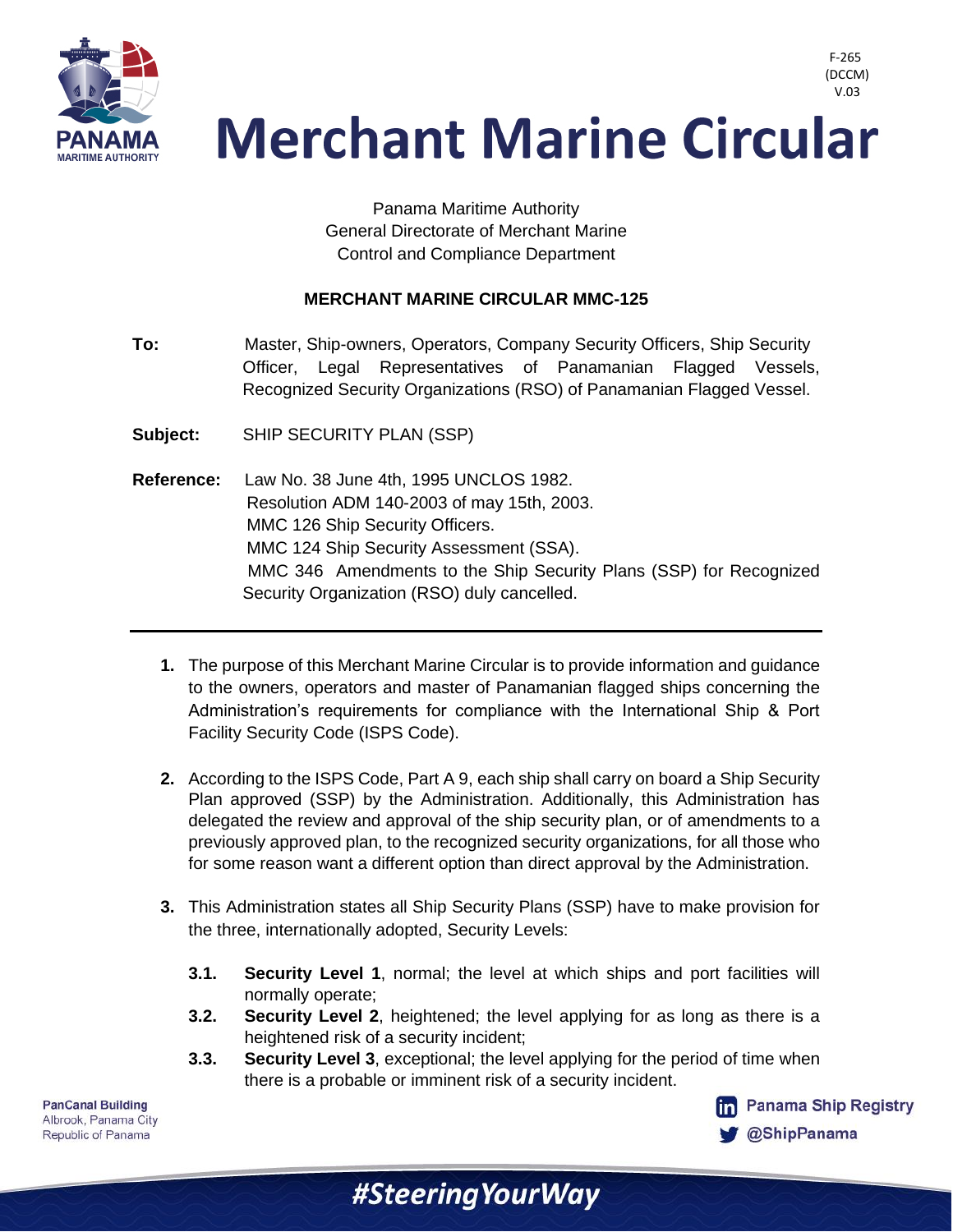

- **4.** This Administration requires the Plan to be written in the working language or languages of the ship. If the language or languages used are not English, French or Spanish, a translation into one of these languages must be included, preferably English.
	- **4.1.** The Plan must address, at least, the following (Part A 9.4 ISPS Code); measures designed to prevent weapons, dangerous substances and devices intended for use against people, ships or ports, and the carriage of which is not authorized on board the ship;
	- **4.2.** Identification of the restricted areas and measures for the prevention of unauthorized access;
	- **4.3.** Measures for the prevention of unauthorized access to the ship;
	- **4.4.** Procedures for responding to security threats or breaches of security, including provisions for maintaining critical operations of the ship or ship/port interface;
	- **4.5.** Procedures for responding to any security instructions Contracting Governments may give at Security Level 3;
	- **4.6.** Procedures for evacuation in case of security threats or breaches of security;
	- **4.7.** Duties of shipboard personnel assigned security responsibilities and of other shipboard personnel on security aspects;
	- **4.8.** Procedures for auditing the security activities;
	- **4.9.** Procedures for training, drills and exercises associated with the Plan;
	- **4.10.** Procedures for interfacing with port facility security activities;
	- **4.11.** Procedures for the periodic review and updating of the Plan;
	- **4.12.** Procedures for reporting security incidents;
	- **4.13.** Identification of the Ship Security Officer (SSO);
	- **4.14.** Identification of the CSO including 24-hour contact details;
	- **4.15.** Procedures to ensure the inspection, testing, calibration, and maintenance of security equipment provided on board, if any;
	- **4.16.** Frequency of testing or calibration of security equipment provided on board, if any;
	- **4.17.** Identification of the locations where the ship security alert system activation points are provided (this information should be kept elsewhere on board in a document know to the master, the SSO and other shipboard personnel as decided by the Company);
	- **4.18.** Procedures, instructions and guidance on the use of the ship security alert system, including testing, activation, deactivation, resetting, and procedures to limit false alerts.
- **5.** According to Part B 9.2 of the ISPS Code, the Ship Security Plan (SSP) must:

#SteeringYourWay

**5.1.** Detail organizational structure of security for the ship;

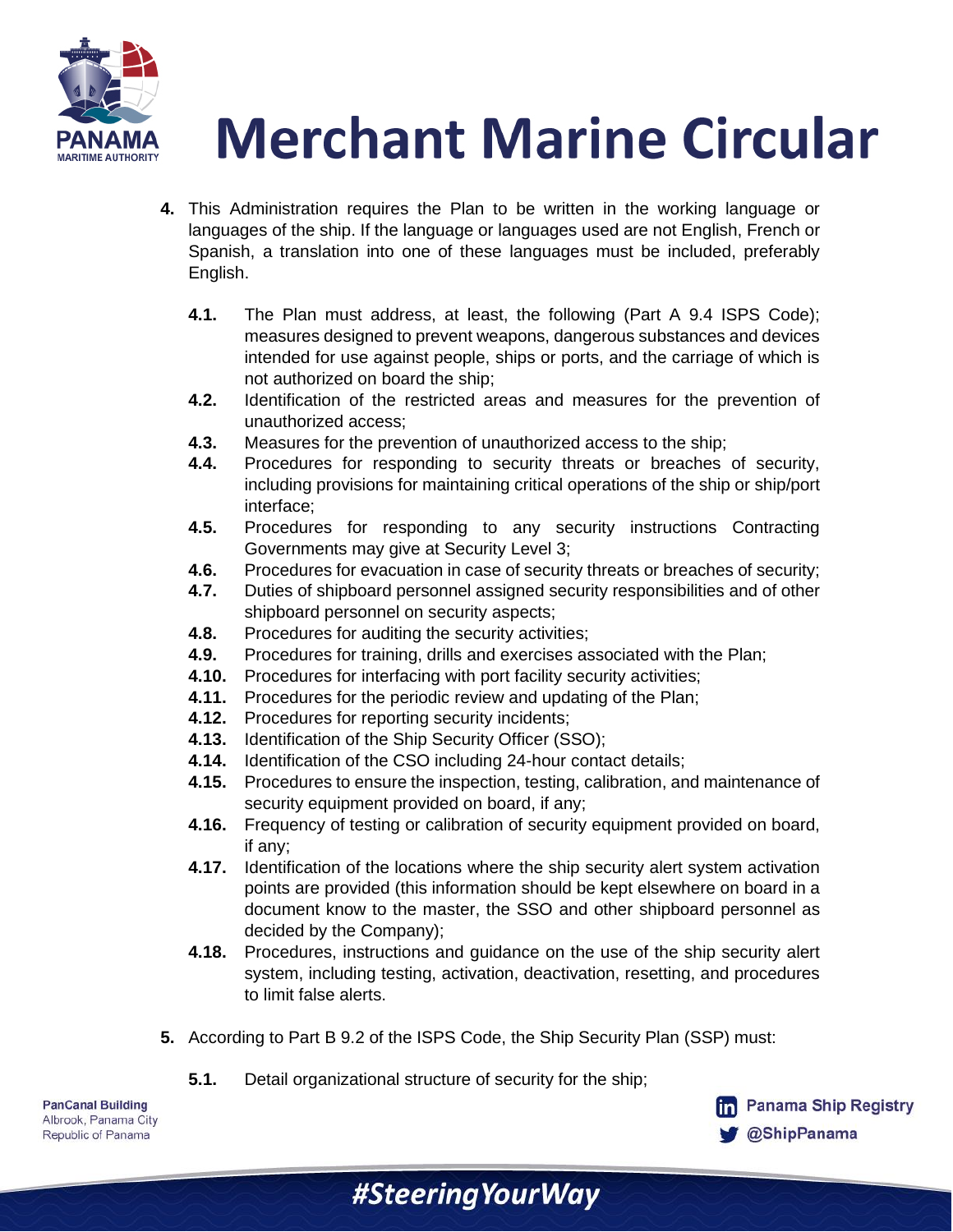

- **5.2.** Detail the ship's relationships with the Company, port facilities, other ships and relevant authorities with security responsibility;
- **5.3.** Detail the communication systems to allow effective continuous communication within the ship and between the ship and others, including port facilities;
- **5.4.** Detail basic security measures for Security Level 1, both operational and physical, that will always be in place;
- **5.5.** Detail the additional security measures that will allow the ship to progress without delay to Security Level 2 and, when necessary, to Security Level 3;
- **5.6.** Provide for regular review, or audit, of the SSP and for its amendment in response to experience or changing circumstances;
- **5.7.** Detail reporting procedures to the Department of Maritime Security of the Panama Maritime Authority contact points;
- **6.** In addition, the SSP should establish the following, which relate to all Security Levels (Part B 9.7 ISPS Code);
	- **6.1.** Duties and responsibilities of all shipboard personnel with a security role;
	- **6.2.** Procedures of safeguards necessary to allow continuous communications to be maintained at all times;
	- **6.3.** Procedures needed to assess the continuing effectiveness of security procedures and any security and surveillance equipment and systems, including procedures for identifying and responding to equipment systems failure or malfunction;
	- **6.4.** Procedures and practices to protect security sensitive information held in paper or electronic format;
	- **6.5.** The type and maintenance requirements of security and surveillance equipment and systems, if any;
	- **6.6.** 6.6 Procedures to ensure the timely submission, and assessment, 0of reports relating to possible breaches of security or security concerns;
	- **6.7.** 6.7 Procedures to establish maintain and update an inventory of any dangerous goods or hazardous substances carried on board, including their location.
- **7.** According to ISPS Code Part A 9.6, this Administration establishes the Plan can be kept in an electronic format. In such case, it must be protected by measures aimed at preventing unauthorized access, disclosure, deletion, destruction or amendment (Part A 9.6 ISPS Code).
- **8.** The Ship Security Plan should address the security measures to be taken at each Security Level covering:

#SteeringYourWay

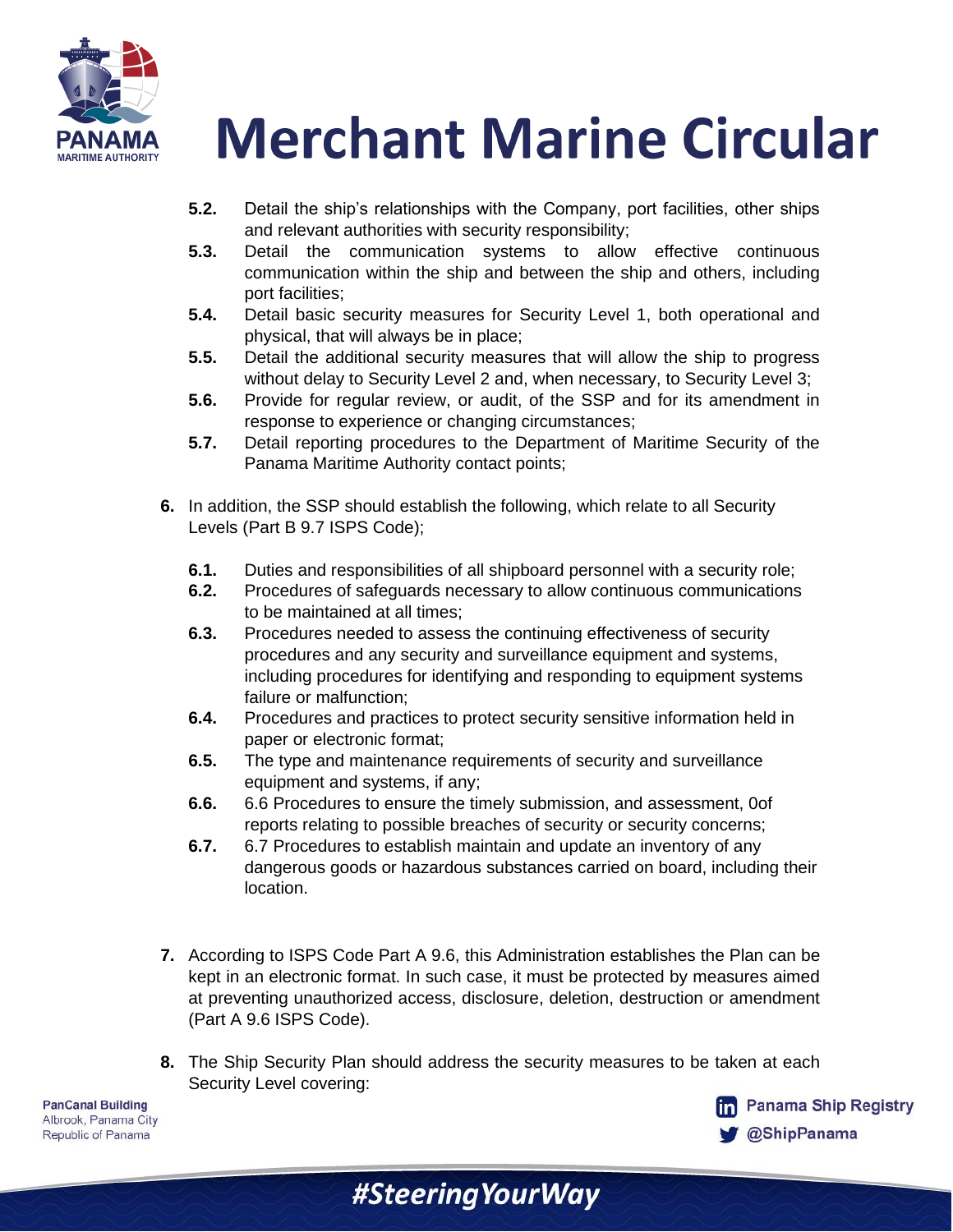

- **8.1.** Access to the ship by ship's personnel, passengers, visitors, etc;
- **8.2.** Restricted areas of the ship;
- **8.3.** Handling of cargo;
- **8.4.** Delivery ship's stores;
- **8.5.** Handling unaccompanied baggage;
- **8.6.** Monitoring the security of the ship
- **9. Fleet Plans and Sister Ships:** Each vessel shall have an individual Ship Security Plan tailored to its Security Assessment. However, there will be information in each ship's plan that will be the same for all of the ships in the company's fleet, for vessels on the same trade route and for sister ships operating in the same trade. The Security Assessment for the first ship can be used as a model for each of the other ships engaged in the same trade on the same routes. In such a case, only the ship's specific variations need be addressed during the on-scene Security Assessment.
- **10. Restricted Area:** All restricted areas should be annotated on a General Arrangement Plan or other drawings of the vessel. The SSP should provide that all restricted areas are clearly marked indicating that access to an area is restricted and that unauthorized presence within an area is considered a breach of security. Clearly marked means that the area is marked in a manner that should communicate its restricted status to any visitors or person on board.
- **11. Training and Security Drills:** The Ship Security Officer, the Company Security Officer and appropriate shore-based personnel shall have knowledge and have received training, taking into account the guidance given in part B of the ISPS Code. 3.5.1.1.
- **12.** Shipboard personnel without designated security duties should receive securityrelated familiarization training to be able to:
	- **12.1.** Report a security incident;
	- **12.2.** Know the procedures to follow when they recognize a security threat; and
	- **12.3.** Take part in security-related emergency and contingency procedures.
- **13.** Security drills must test the proficiency of vessel personnel in assigned security duties at all maritime security levels and the effective implementation of the Ship Security Plan (SSP). They must enable the Ship Security Officer (SSO) to identify any related security deficiencies that need to be addressed.
- **14.** The SSO must ensure that at least one security drill is conducted once every three months to promote the effective implementation of the Ship Security Plan, except:

#Steering Your Way

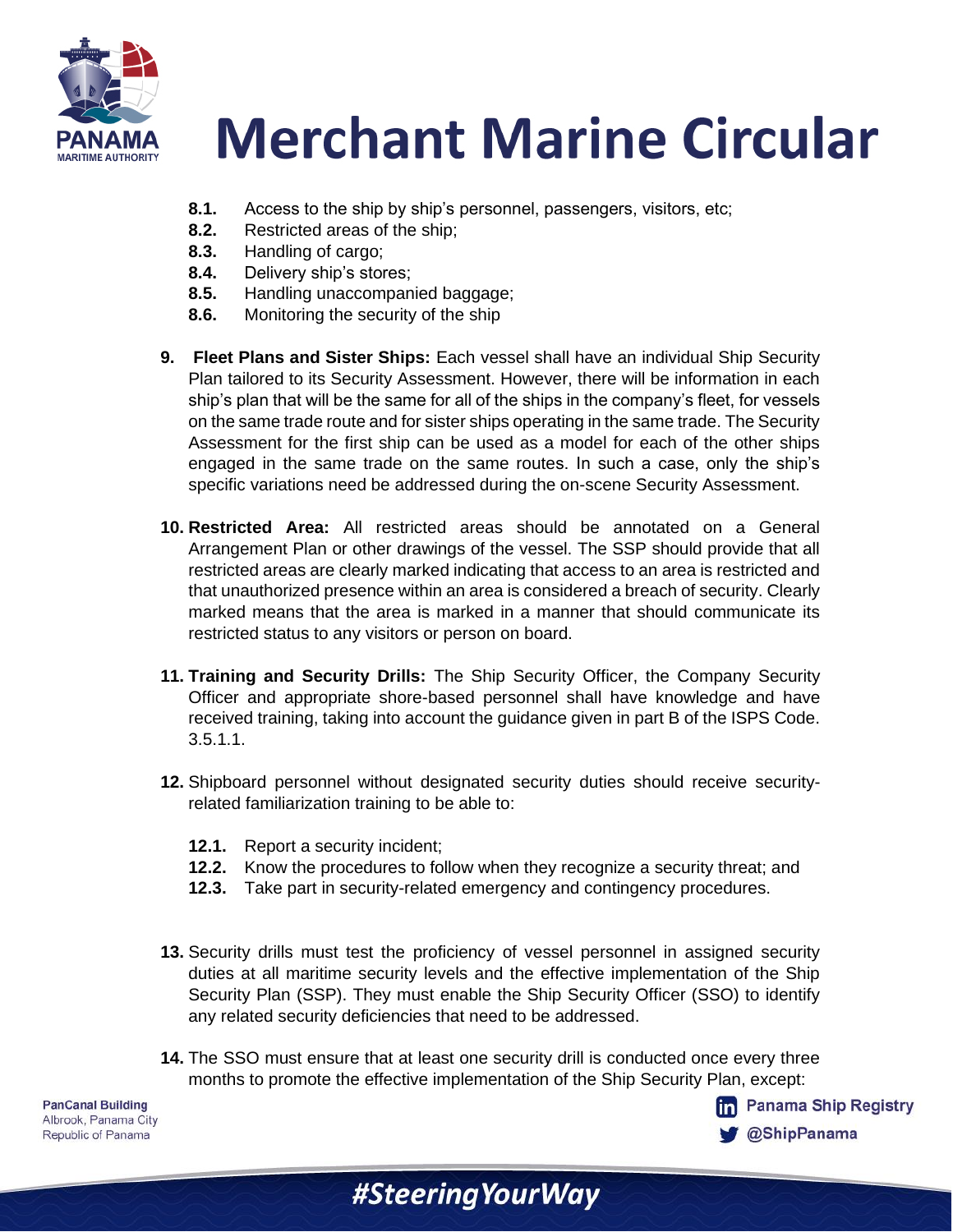

- **14.1.** when a vessel is out of service due to repairs or seasonal suspension of operation provided that in such cases a drill must be conducted within one week of the vessel's reactivation, or if more than 25% of the crew is changed at any one time, with personnel that has not previously participated in any drill on that ship within the last three months, a drill should be conducted within one week of the change.
- **15.** Security drills may be held in conjunction with non-security drills where appropriate. The PMA accepts that a Safety Drill, which has a security component within it, can be credited as a Security Drill.
- **16.** Security drills must test individual elements of the SSP, including response to security threats and incidents. Drills should take into account the types of operations of the vessel, vessel personnel changes, and other relevant circumstances.
	- **16.1.** Shipboard drills should cover such scenarios as:
	- **16.2.** Identification and search of unauthorized visitors on board the ship;
	- **16.3.** Recognition of materials that may pose a security threat;
	- **16.4.** Methods to deter attackers from approaching the ship;
	- **16.5.** Recognition of restricted areas; and mustering for evacuation.
- **17. Security Exercises:** The Company Security Officer shall ensure the effective coordination and implementation of ship security plans by participating in exercises at appropriate intervals.
	- **17.1.** Exercises should be carried out at least once each calendar year with no more than 18 months between the exercises.
	- **17.2.** Exercises should test communications, coordination, resource availability, and response. Exercises may be and not limited:
		- Full scale or live;
		- Table top simulation or seminar; or
		- Combined with other exercises held such as search and rescue or emergency response exercises.

**@ShipPanama** 

**18. Records:** This Administration recommends all Panamanian flagged vessels to keep onboard records of the above indicated testing, drills and exercises according to the period of time indicated in the SSP or the time in the internal procedures of the Company. If is not duly stated in the mentioned documents, then the records must be kept for a period of time equivalent to the duration of the International Ship Security Certificate (5 years). These records must be protected from unauthorized access and may be kept in any format (paper or electronic) and must be available for any Authority that requests it.**fm** Panama Ship Registry

**PanCanal Building** Albrook, Panama City Republic of Panama

#SteeringYourWay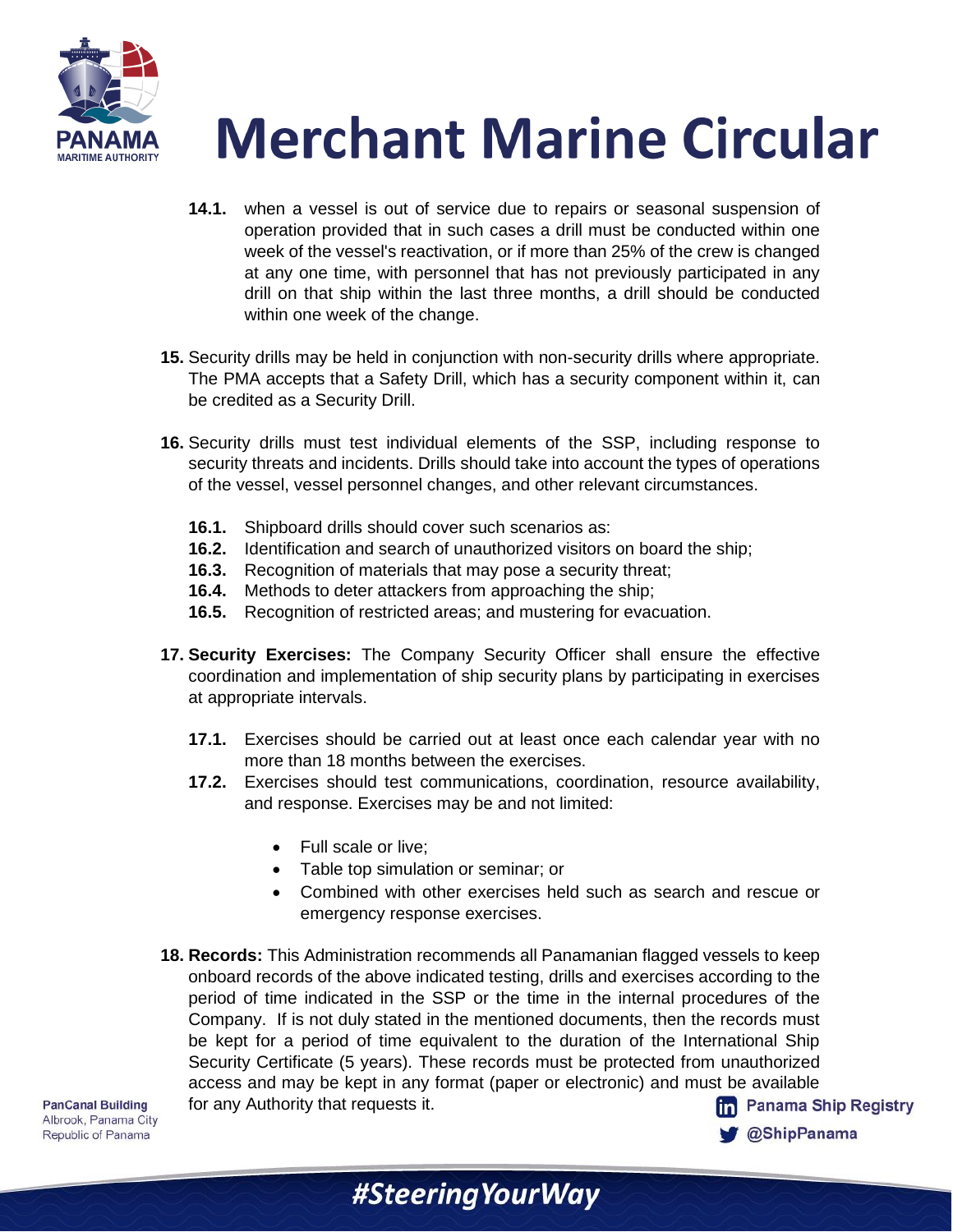



- **19.** In this regard, a copy of the radio technician's report, demonstrating compliance with SOLAS 74', as amended Chapter XI-2 Regulation 6 paragraphs #2 to #4 inclusive and MSC.1/Circ.1190, shall be kept on board for use by the RSO at the next scheduled ISPS audit.
- **20.** At subsequent ISPS verification, the RSO shall examine the records of activities on the SSAS equipment, as specified in the ISPS Code A/10.1.10, witness a complete security alert test and verifying the operational requirements and in the case of a SSAS.
- **21.** This Administration recommends all Panamanian flagged vessels to keep the records of the drills conducted in the vessel for a period of time indicated in their Ship Security Plan. Otherwise, the records must be kept as per stated in the procedures of the company. If this is not indicated in neither of the previous documents, this Administration recommends the records of the drills conducted to the vessel must remain onboard for a period of time equivalent to the duration of the International Ship Security Certificate.

For further assistance, please note below the contact points.

*July, 2020 – New paragraph 2 and Change of PMA telephone numbers. January, 2014 – Inclusion paragraphs 11 to 13 November – New Paragraph 9, 10 June, 2013 – Changes all throughout the text September, 2003*

Inquiries concerning the subject of this Merchant Marine Circular or any other request should be directed to:

> Maritime Ships Security Department Directorate General of Merchant Marine Panama Maritime Authority

Phone: (507) 501-5086/5085 E-mail: [isps@amp.gob.pa](mailto:isps@amp.gob.pa) Website:<https://panamashipregistry.com/circulars/>

#Steering Your Way